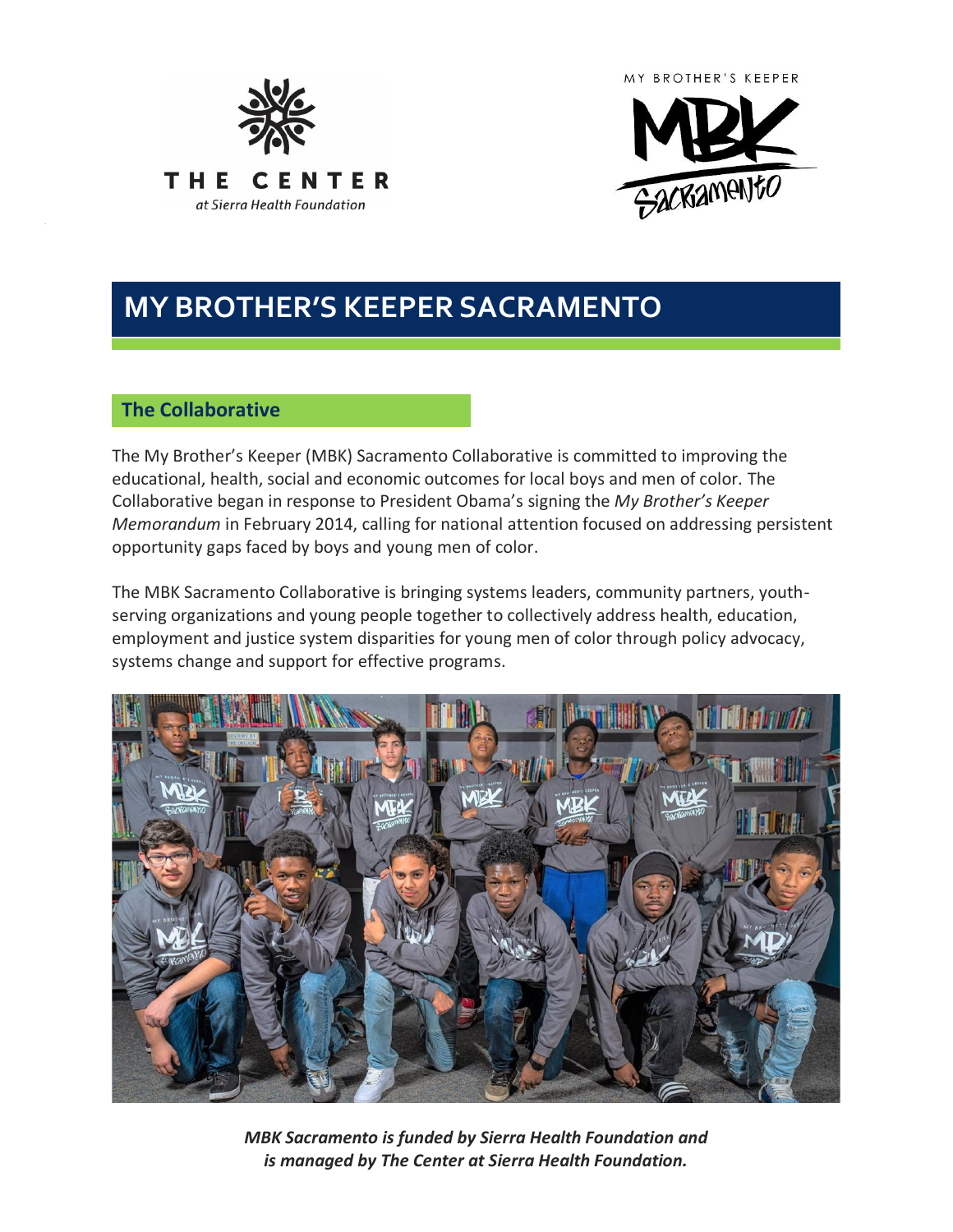Aligned with a collective impact model, the MBK Sacramento Collaborative structure is designed to support effective and coordinated action across multiple organizations through six elements of engagement:

- ❖ **MBK Sacramento Network**
- ❖ **MBK Sacramento Anchor Team**
- ❖ **MBK Sacramento Policy and Sustainability Advisory Team**
- ❖ **MBK Sacramento Steering Committee**
- ❖ **MBK Sacramento Strategy Teams**
- ❖ **MBK Sacramento Youth Fellowship Program**

# **MBK Sacramento Collaborative Structure and Membership Roles**

#### **MBK Sacramento Network**

The primary function of the MBK Sacramento Network is to coordinate the existing efforts of organizations with the policies, practices and strategic objectives identified by the Collaborative. Network members are the valued partners and allies of the work, serving to ensure alignment across systems and to expand implementation of key strategies and policy changes throughout the city.

#### **Members**

The MBK Sacramento Network is comprised of community members, service providers, youth, elected officials and any person or organization that is aligned with the values and practices set forward by the Collaborative and is dedicated to improving outcomes for young men of color in our region.

#### **Key Responsibilities**

- $\triangleright$  Share ideas to inform the development and implementation of effective strategies
- $\triangleright$  Align efforts of their organizations with the Collaborative's policies and practices
- $\triangleright$  Willing to work on policy and systems change within their sphere of influence
- $\triangleright$  Increase awareness within other networks
- $\triangleright$  Participate in Network meetings and MBK Sacramento Collaborative events

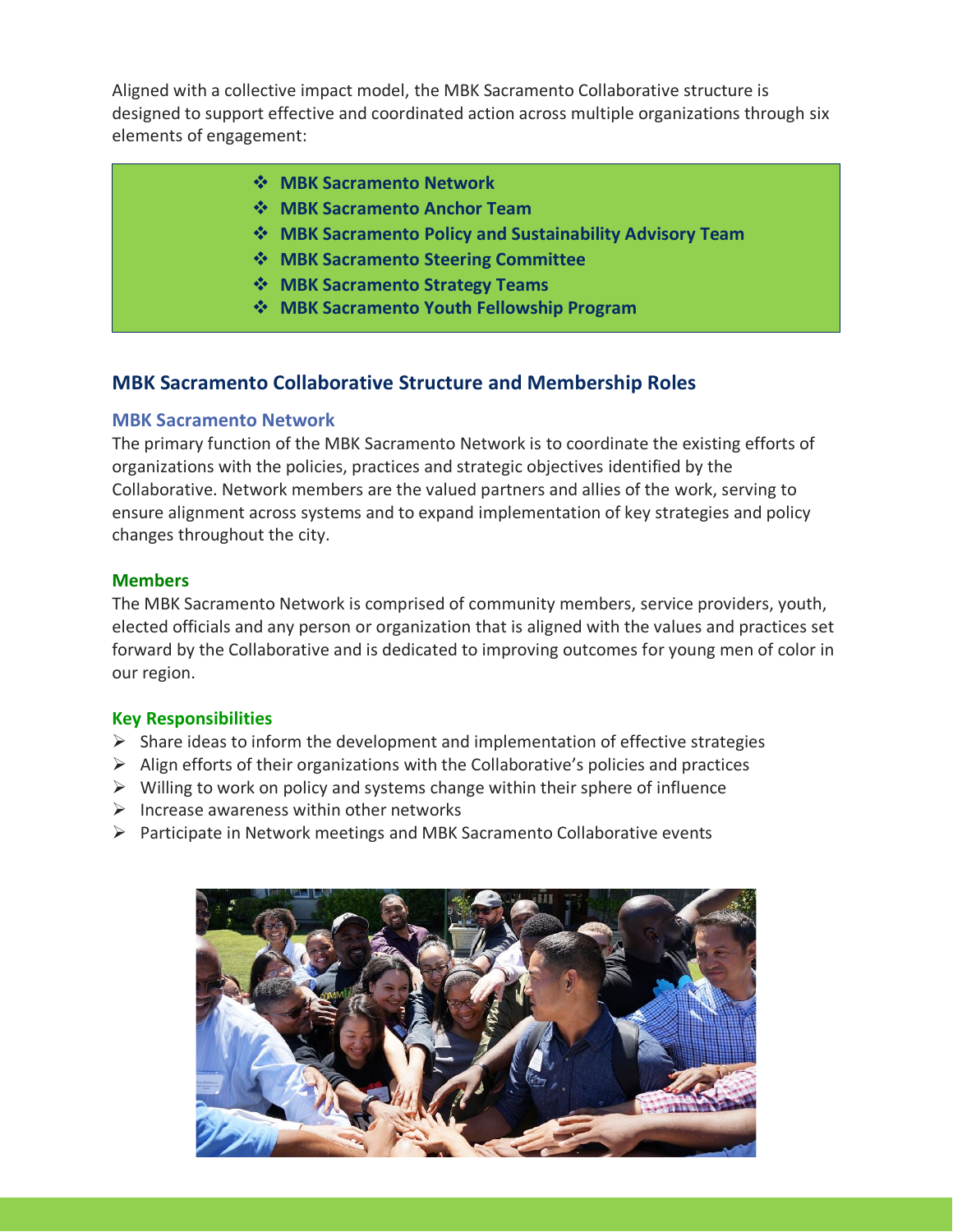#### **MBK Sacramento Anchor Team**

The MBK Sacramento Anchor Team serves as the "backbone" organization to support coordinated management of the overall functions of the MBK Sacramento Collaborative, including support for convening, maintaining effective communication, aligning all efforts to the overall vision and other supports as needed.

#### **Members**

The Center at Sierra Health Foundation serves as the Anchor Team for this work.

### **Key Responsibilities**

- ➢ Oversee MBK Sacramento Collaborative communication
- ➢ Convene various MBK Sacramento Collaborative teams
- $\triangleright$  Recruit members at all elements of engagement
- $\triangleright$  Determine Steering Committee membership
- $\triangleright$  Provide support for development and implementation of the Collaborative's Strategic Plan
- $\triangleright$  Provide progress updates and yearly impact reports to members and stakeholders

# **MBK Sacramento Steering Committee**

The MBK Sacramento Steering Committee leads policy and systems-level change across multiple sectors impacting young men of color. The Steering Committee determines the direction for MBK Sacramento Collaborative efforts, including analysis of existing efforts and best practice models, mapping plans for timely and impactful implementation, and designing supports to build capacity for change.

#### **Members**

The Steering Committee is a diverse team of leaders representing various county and city offices, special districts, school district and post-secondary education, justice-related entities, employment sector and other key organizations aligned to the MBK Sacramento Collaborative's strategic objectives.

#### **Key Responsibilities**

#### *Strategic direction*

- $\triangleright$  Establish the Collaborative's common agenda and policy agenda
- ➢ Participate in monthly Steering Committee meetings, quarterly Collaborative meetings and events
- $\triangleright$  Align the actions of own agencies to the initiative's goals and strategies
- $\triangleright$  Promote the effective use of data for continuous improvement

#### *Active, regular participation*

- $\triangleright$  Review materials prior to meetings and complete assignments to come prepared for engaged discussion, active listening and respectful dialogue
- $\triangleright$  Commit to a 12-month membership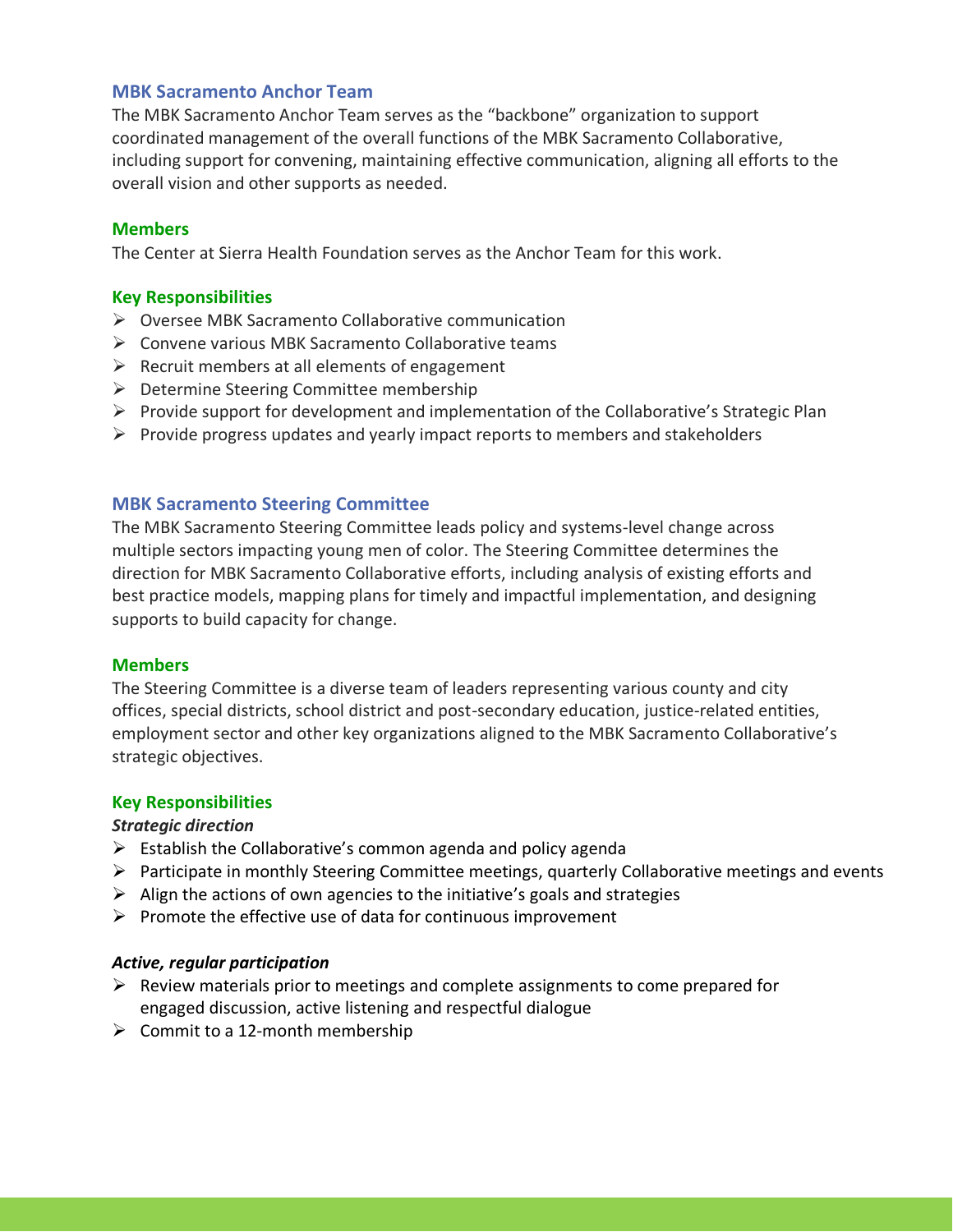# **MBK Sacramento Policy and Sustainability Advisory Team**

The MBK Sacramento Collaborative Policy and Sustainability Advisory Team serves as an advisory group for the Collaborative, specifically in the areas of sustainability and policy advocacy, as aligned with the California Funders for Boys and Men of Color. Building on collective experiences and expertise, this team identifies resources to improve sustainability and opportunities to align to statewide and national efforts.

#### **Members**

The MBK Sacramento Collaborative Policy and Sustainability Advisory Team includes representatives from philanthropic organizations, local funders and statewide leaders focused on boys and men of color efforts.

#### **Key Responsibilities**

- $\triangleright$  Identify potential funding streams
- ➢ Identify strategic partnerships and alignment opportunities on a state and federal level
- $\triangleright$  Provide highlights from the field
- $\triangleright$  Advise in areas such as policy advocacy, distribution of resources and diversifying funding streams to support implementation of Collaborative strategic objectives
- $\triangleright$  Meet quarterly and maintain communication with the Steering Committee

#### **MBK Sacramento Strategy Teams**

The MBK Sacramento Collaborative Strategy Teams take an active role in informing, expanding and implementing key strategies and areas of opportunity to achieve the Collaborative's strategic objectives. Through collaboration and coordinating efforts across organizations, Strategy Team members are instrumental in dismantling siloed efforts for a more collective, citywide approach to improving outcomes for youth.

#### **Members**

MBK Sacramento Strategy Team members represent diverse organizations engaged in ongoing services and programming for youth. This includes practitioners in any of the following related fields: mental health; health; education; violence prevention; alcohol, tobacco and other drug prevention; social services; employment; community-based organizations and others.

#### **Key Responsibilities**

- $\triangleright$  Mobilize community resources and coordinate actions to carry out strategic objectives
- ➢ Provide recommendations to inform Steering Committee efforts
- $\triangleright$  Convene bi-monthly to share data from the field, communicate progress and coordinate efforts
- $\triangleright$  Assist with communication efforts to further expand the Collaborative's work